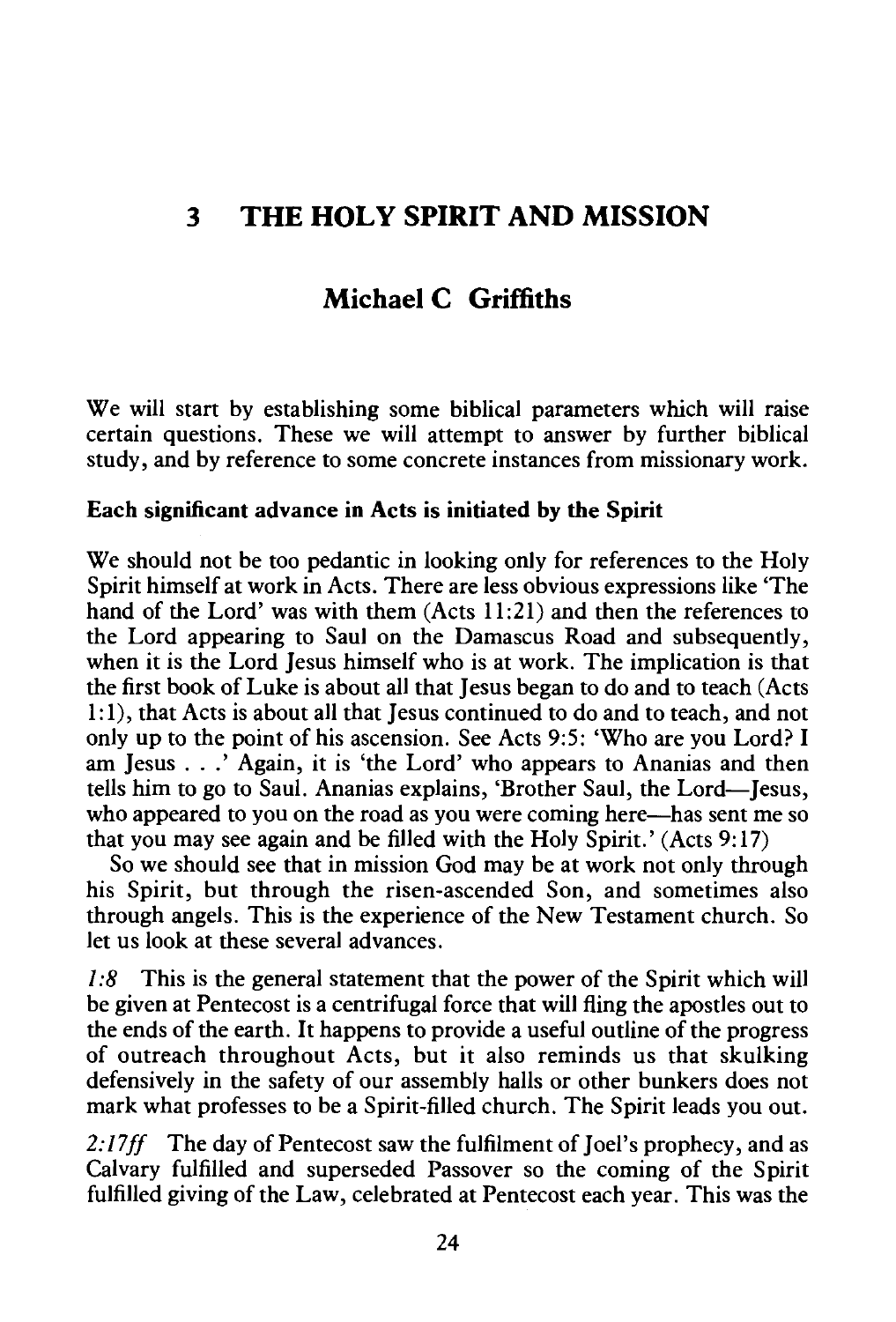birthday of the new covenant church; the baptising of the church into one body. The prophecy also reminds us that the Spirit is poured out on all flesh, or all kinds of people without distinction, old men and young men, men slaves and women slaves, and sons and daughters. This last truth seemed to have remarkably overlooked by generations of Brethren, who in many other ways were quite biblical, yet had this blindspot!

*6: lff The setting aside of the Seven* was at first sight a practical measure to reassure the Hellenistic Jews that they were not being discriminated against. In the event they appointed two men who exercised quasiapostolic ministries. They were selected by the whole church, and the apostles then laid hands on them. We are left in no doubt: they were known to be full of the Spirit and wisdom  $(v, 3)$ , while Stephen was full of faith and of the Holy Spirit (v 5), full of grace and power  $\overline{(v 8)}$ , and critics could not stand up against his wisdom or the Spirit by which he spoke (v 10). He 'did great wonders and miraculous signs among the people' as also later did Philip in Samaria ('the miraculous signs he did',  $v$  8 and 8:6). These signs had up till then been exclusively signs performed by apostles  $(2:43: 5:12 \text{ cf } 2 \text{ Cor } 12:12).$ 

Stephen's enduement by the Spirit enabled him in debate and apologetic argument with Hellenistic Jews which must have included Saul of Tarsus (6:9, Jews from the province of Cilicia). It also empowered him for a theological advance in the theory of mission: God is not limited to Israel, Jerusalem or its temple: he spoke to the founding patriarchs and to Moses *outside of* Israel. The persecution then caused the church, which so far had shown little evidence of concern even for Judea and Samaria, to be scattered from Jerusalem. Though it appears to have been circumstances that drove them out, the repeated underlining of Stephen's enduement by the Holy Spirit forces us to recognize that God was at work. We see that advance in mission may be the Spirit gifting an individual to give clear biblical teaching.

*8:4 The mission to Samaria* was marked with miraculous signs (8:5) including healing, and many people were baptized on confession of faith. Mysteriously they did not receive the Holy Spirit themselves, until the apostles arrived and laid hands on them. This was not a paradigm for a two-stage Pentecostal experience, but authentification of Samaritans being sanctified by the Holy Spirit in spite of all the Jewish prejudice against them. 1:8 had earlier told us that it would be the power of the Holy Spirit which would make them witnesses in Samaria.

*9:lff Saurs conversion and call to the Gentile nations.* We have already seen that Jesus himself appeared in a theophany to Saul on the Damascus Road, and then in a vision to Ananias. The three separate accounts of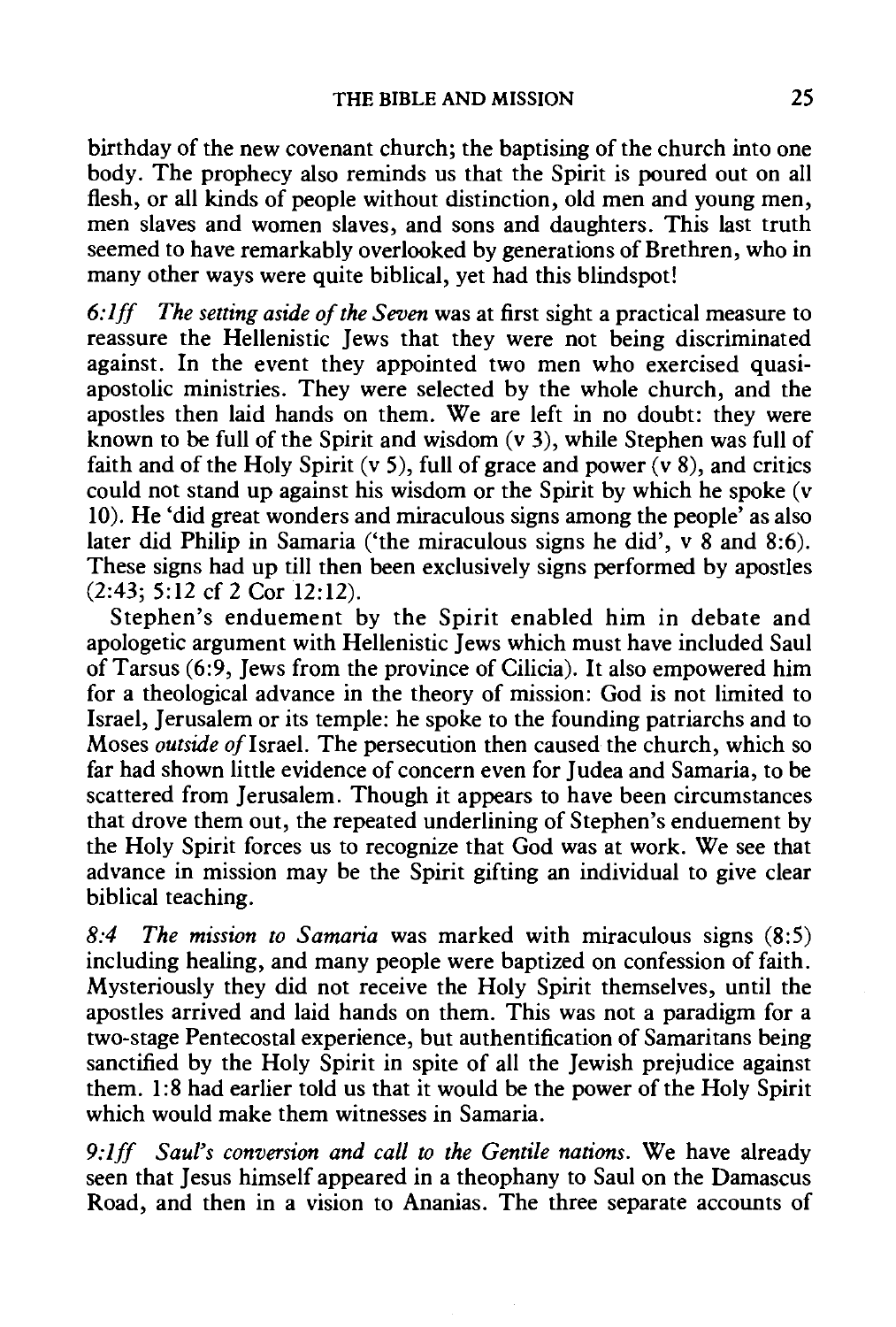Saul's conversion in Acts all underline his call to evangelize the Gentile nations (9: 15; 22:21 and 26:17, 23). Advance in mission may be the calling of a gifted individual to go out to preach Christ.

10:1ff The conversion of the Roman Cornelius. God uses an angel (10:3), the vision given by God to Peter as he prayed (10:9) and the prompting of the Spirit to get Peter into the home of an uncircumcised Gentile, a soldier, symbolic of the oppressing power. 'The Spirit said' (v 19). The Holy Spirit is mentioned four times (vv 38, 44, 45, 47) in the narrative, and when Peter is replying to his critics back in Jerusalem, he mentions the Holy Spirit three times. (11:12, 15, 16). The Lord is so eager that he does not wait for Peter to finish his sermon before revealing his enthusiastic involvement. Mission advance here is conversion of a relatively small group through the prompting of the Spirit.

*ll:l9ff The Gentile breakthrough in Antioch.* This exciting development in the third largest city of the ancient world, with its reiterated 'large numbers' (vv 21, 24, 26) was because 'the Lord's hand was with them' (11:21). Whereas in the Old Testament 'the arm of the Lord' (eg Isa 53:1) is Messiah, this expression would seem to point to the work of 'The Lord the Spirit' (2 Cor 3: 18).

*13:2 The missionary sending from Antioch.* This sending out of two of their own prophets and teachers to become missionary apostles (14:4, 14), is specifically said to be as a result of the Spirit saying, 'Set apart for me Barnabas and Saul for the work to which I have called them  $(v 2)$ . The Holy Spirit was behind this advance in mission, too: the call to the leaders to send out two men to evangelize the nations.

*COMMENT:* It is clear that God was active, as Lord of the Harvest in thrusting out labourers. His sovereignty is clear, especially in situations where churches or individuals seem reluctant and slow to become involved.

### What if the churches are passive and lacking in vision?

There seems to be an intentional contrast in scripture between the eagerness of the Lord, and the reluctance of men: in the Old Testament, Moses is a remarkable example of this. In Acts the reluctance of Ananias to stick his neck out is an almost ludicrous example: when asked to go to Saul his immediate response seems to be that the Lord must be very illinformed to propose such a dangerous notion, and is told 'Go' (Acts  $9:15$ ).

The Jerusalem church seems to have been passive and lacking in vision. Though they were 'the church' to begin with, and also had the apostles resident among them, they seemed in no hurry to go to Samaria, let alone the ends of the earth. It was the Lord who so overruled events that the persecution that arose over Stephen actually forced most of them out of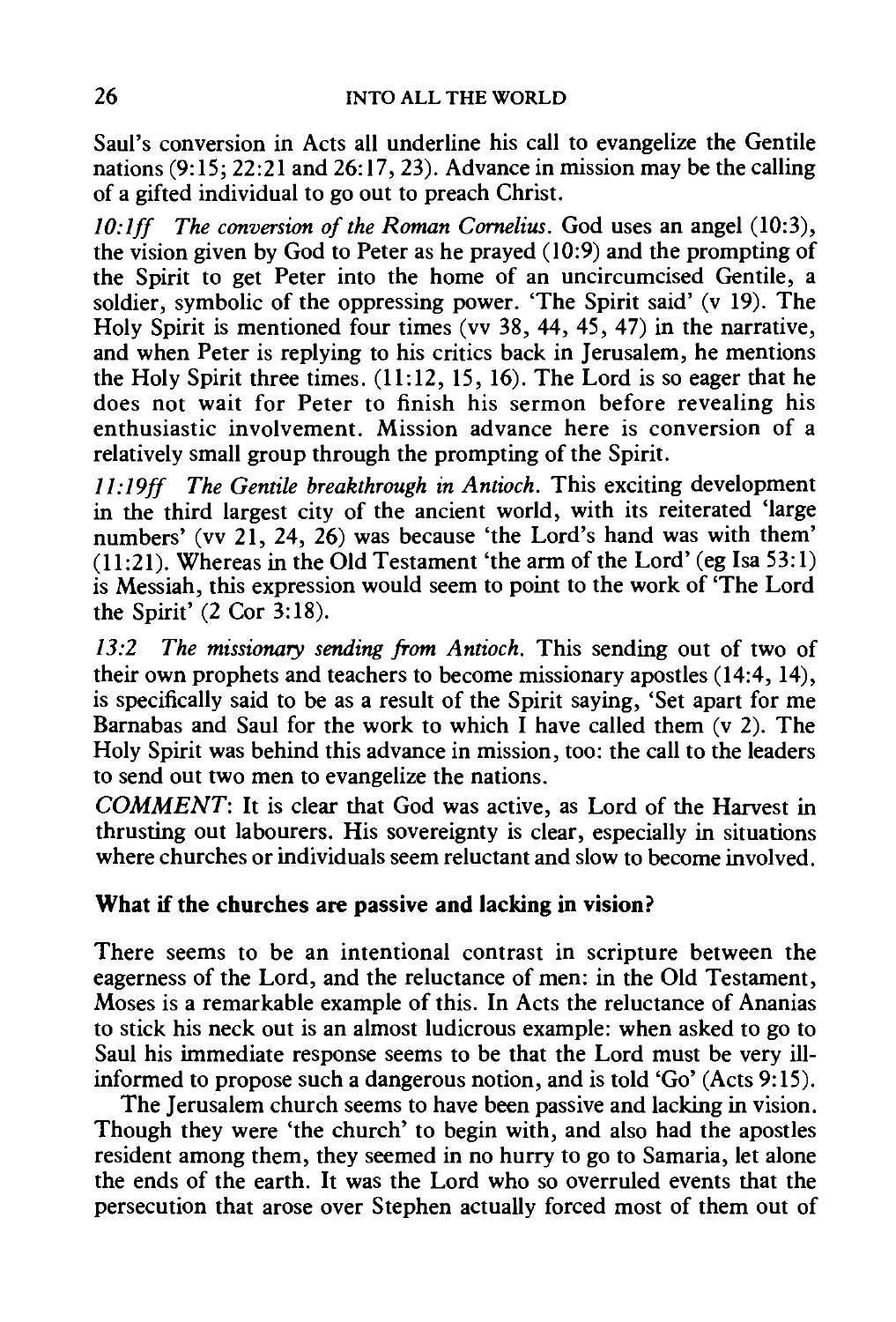Jerusalem to Samaria, and as far as Antioch. When Peter baptized Cornelius, it was Christians in Jerusalem who criticised Peter for having anything to do with uncircumcised Gentiles (11:2). The people who started the problem in Antioch were described in Galatians as 'certain men ... from James' (Gal 2:12) even though James later repudiated them  $(Acts 15:24, 27)$ . When Paul returned to Jerusalem after his third journey, the Jerusalem leaders enlisted him in a scheme to conciliate the thousands of Jews zealous for the Law, and who had heard (quite correctly as it turned out, and as the council had earlier agreed) that Paul was teaching that neither the Law nor circumcision are necessary to salvation. One wonders whether the original purpose of sending Barnabas to Antioch was to check up on dubious matters like Gentiles becoming Christians, or even whether Peter and John were sent to Samaria in the first place to stop it all!

Even Peter, who in the gospels seems anything but cautious, had to be carefully encouraged to go to visit Cornelius. Philip needed the prompting of the Spirit (8:29) before he could be nudged forward to witness to the Ethiopian.

The later church may have been even more reluctant to take on fresh responsibilities, but the early church did not seem in any hurry to claim the promises of Acts 1:8. The breakthrough at Antioch was initiated, not by officially appointed church delegates, but by Cypriot and Cyrenian Hellenistic Jewish refugees. They provide a prototype of the parachurch missionary group: not started by the churches, but none the less blessed by the Lord. The history of mission is that it has rarely been helped by church leaders, as such, and far more often by pressure groups of eager, committed individual believers. The tendency of some in the Brethren movement to look down on these parachurch agencies as unscriptural and a secondbest, because Brethren ought to support their own 'society' (I almost called it 'denominational society') needs some rethinking. Corporate or small group exercise in breaking fresh ground seems to have been the means which the Holy Spirit has used repeatedly throughout the history of the churches, when the churches themselves seem to be stick-in-the-mud and failing to advance.

The whole notion of 'individual exercise' which led to a kind of spiritual individualism, was perhaps, in part, what has been called 'a cop-out' for the assembly as a whole. Instead of whole churches being concerned to lay hands on workers and send them out, it has been left to superkeen individuals to volunteer themselves. An unfortunate side effect of that approach is that it then became unspiritual to screen out unsuitable candidates. The passive church is a terrible problem, but it is not a new one and I have not been convinced that assemblies of Brethren have entirely escaped this passivity and reluctance to get involved. The serious fall off in the numbers of Brethren missionaries over recent years suggests that they have not.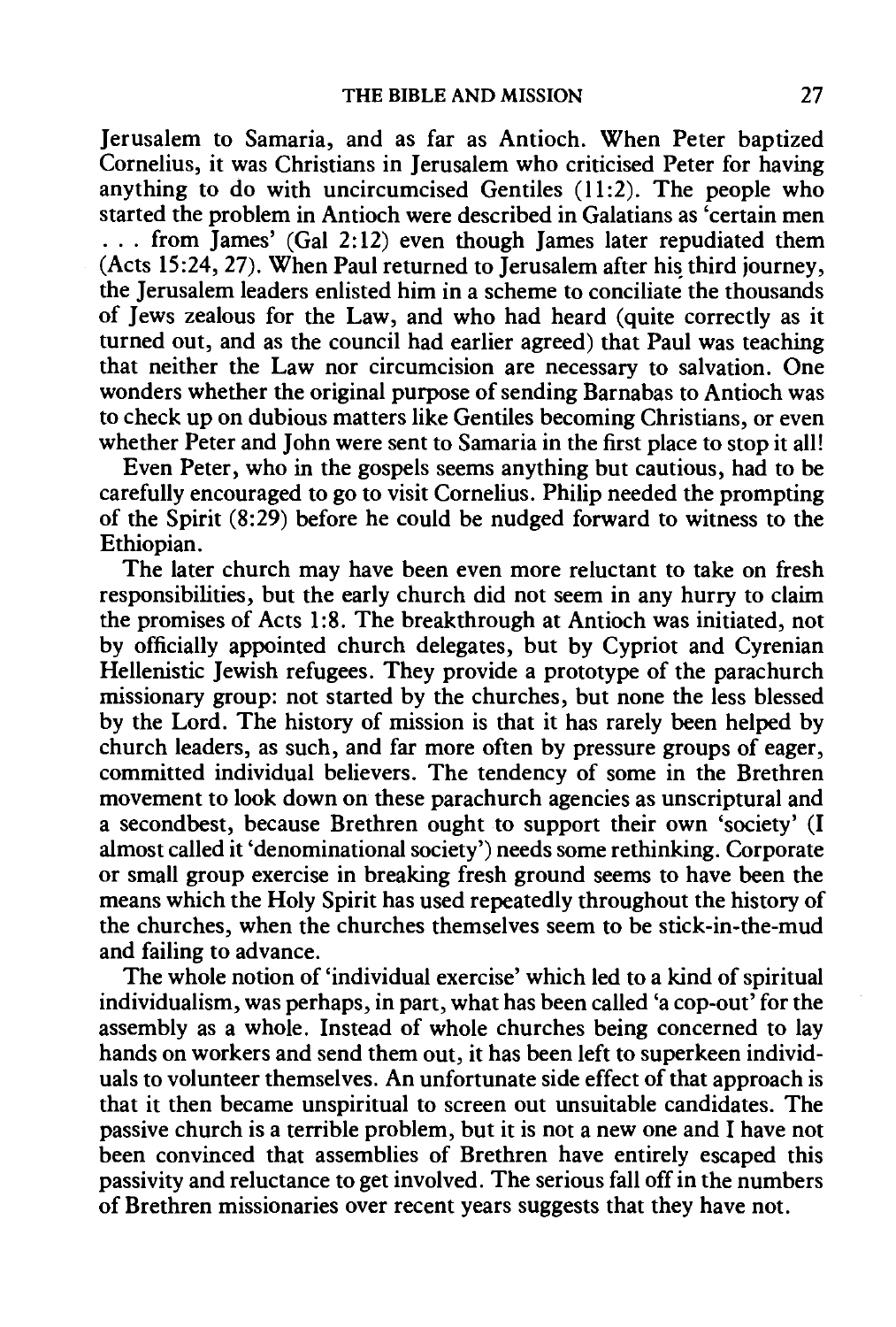fellow workers. Though they were outstanding as leaders, they were still fallible, sinful people.

2 Corinthians, especially, seems to focus upon the real humanity of the apostles: they could be 'distressed' (1:6); they could 'despair' of life itself (1:8). As they waited in Macedonia for news of the Corinthians they were comforted through the coming of Titus, by God who comforts the 'downcast' (7:6 NIV; NASB says God comforts 'the depressed'). In chapter 4 human bodies are described as scruffy old earthenware pots, and in chapter 5 as tatty, ragged old tents about to be taken down. The picture of the man of God, in 4:7-12 or 11:23-30, destroys for ever the notion of some kind of apostolic superman, for whom life is one long joyous experience of constant triumph.

All of this should mean that we do not put missionaries on pedestals. Even though greatly used of God and anointed with the Spirit in their ministry, they are still fallible, sinful human beings: they need spiritual direction and pastoral care as much as any other believer. The Brethren approach to missions is very weak in providing leadership and pastoral care. Some might wish to argue that it is the elders of the sending assembly who are in authority. But it is difficult to exercise realistic care, leadership and discipline from several thousand miles away; it is very expensive to send elders out very often; and such elders may have no grasp at all of cultural problems. More, when workers are from different assemblies, different countries and even different language groups, no elders have authority over those sent out by other churches. There needs to be some recognized authority and exercise of pastoral care on the field. Otherwise we have an 'every man did that which was right in his own eyes' situation. Frankly, decency and order is needed just as much in another country as it is in any local assembly. The fear of 'organization' is out of place. It is clear in the New Testament that leadership was exercised by more experienced workers like Paul and Barnabas over Timothy, Titus, and others.

The principle of 'living by faith' is a principle for the recipients of support. It is not a cop-out for local churches who are unwilling to accept financial responsibility for those on whom they have laid hands and sent out as churchplanters. There has to be careful, responsible and realistic giving for support, and this must be planned for prayerfully under the guidance of the Spirit.

### The work of the Holy Spirit in the practice of mission

While it is true in a general sense that those engaged in mission, like every other believer, know the help of the Holy Spirit in their weaknesses (Rom 8:26) and flooding love into their hearts (Rom 5:5), they also experience the work of the Spirit in a special sense. In the same letter, Paul speaks of